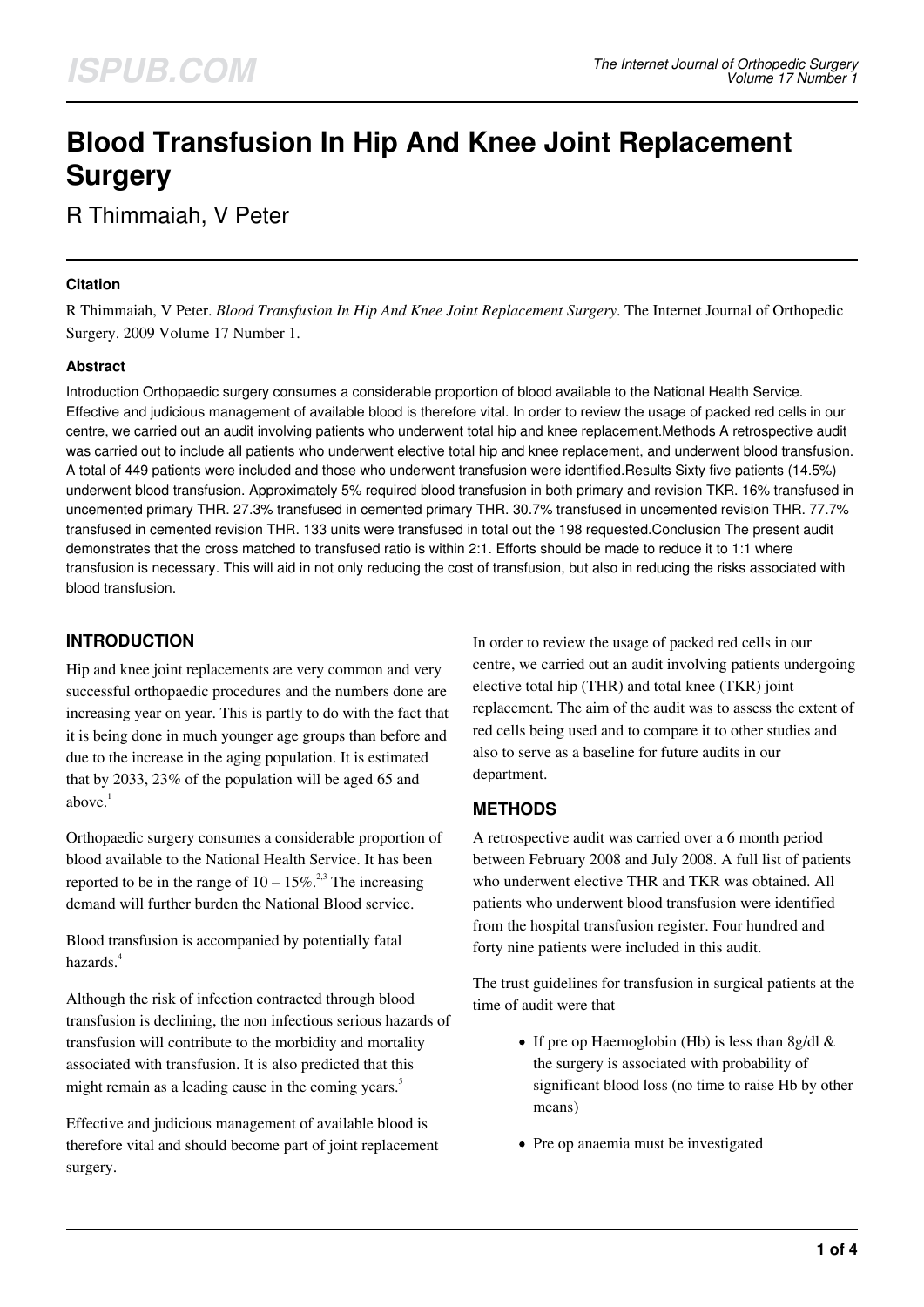Post –operative Hb falls below 8g/dl and the patient is distressed or actively bleeding

# **RESULTS**

Out of 449 patients, 65(14.5%) underwent blood transfusion. One hundred and thirty three units were transfused in total out the 198 requested. According to the procedure, results are as follows. Figure 1 and 2 shows the units transfused and the percentage of blood used in total.

## **Figure 1**

Figure 1 - No. of units transfused per procedure



# **Figure 2**

Figure 2 - Percentage of blood used procedure wise



Primary TKR using cement: Two hundred and seven patients underwent primary cemented TKR out of which 11 (5.3%) required transfusion. Ten patients were transfused 2 units and 1 patient was transfused 1 unit. 24/133 units were transfused in total (18.04%).

Revision TKR using cement: Twenty four patients underwent revision cemented TKR out of which only 1 (4.3%) was transfused. 3/133 units were used (2.25%).

Primary THR not using cement: One hundred and twelve patients underwent uncemented THR out of which 18 (16%) required transfusion. Three patients were transfused 1 unit,

13 patients were transfused 2 units and 2 patients were transfused 3 units. 35/133 units were transfused in total  $(26.31\%)$ .

Primary THR using cement: Seventy one patients underwent primary cemented THR out of which 20 (27.3%) required transfusion. Three patients were transfused 1 unit and 17 patients were transfused 2 units. 37/133 units were transfused in total (27.81%).

Revision THR not using cement: Twenty six patients underwent revision THR without cement out of which 8 (30.7%) required transfusion. Five patients required 2 units and 3 required 4 units. 22/133 units were transfused in total  $(16.54\%).$ 

Revision THR using cement: Nine patients underwent revision cemented THR out of which 7 (77.7%) required transfusion. Two patients were transfused 1 unit and 5 required 2 units. 12/133 units were transfused in total  $(9.02\%)$ .

Procedure wise, the cost per patient for transfusion was as follows: Primary TKR (11/207 pts) - £16.19, revision TKR (1/24 pts) - £18.22, primary un-cemented THR (18/112 pts) - £43.66, primary cemented THR (20/71 pts) - £70.81, revision un-cemented THR (8/26 pts) - £118.22, revision cemented THR (7/9 pts) - £186.29.

Cost per patient group wise, was as follows: In total 231 patients underwent primary and revision TKR (207 and 24 respectively). The total cost of transfusion was £3,772.44. As a result, the cost per patient is £16.33. 218 patients underwent cemented & uncemented primary THR and cemented & uncemented revision THR (71, 112, 9 and 26 respectively). The total cost of transfusion was £14,810.32, giving the cost per patient of £67.93.

## **DISCUSSION**

In a large study conducted in the US, the rate of blood transfusion in knee and hip replacements has been shown to be 39 and 57 percent respectively with an average of  $46\%$ .<sup>6</sup>

Others have reported between 37-90% for THR and for TKR it was found to be 22-97%.<sup>3</sup> It was also noted that the average number of units transfused for THR and TKR was 2 and 1.6 units respectively.

In another study, they compared the rates of transfusion in primary THR and TKR before and after introduction of a limited group and save policy. Their results showed a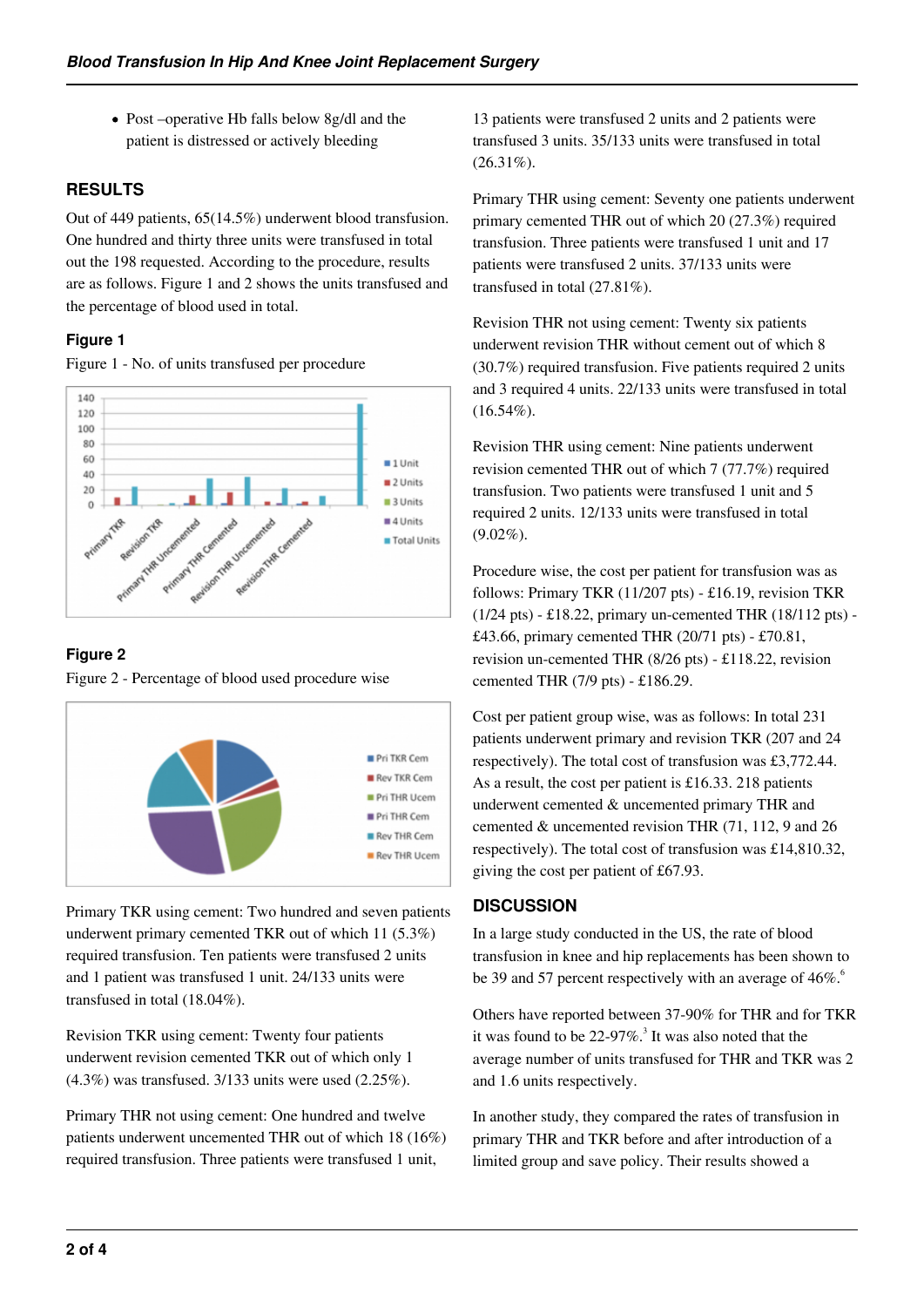decrease from 32 to 28% in primary THR, and from 41 to 32% in primary TKR.<sup>7</sup> Their crossmatched to transfused ratio (CT ratio) decreased from 3.5:1 to 2.3:1 and 1:1 after a re-audit.

Similarly, the rates of transfusion for TKR was noted to be 58% and 35% , and that of THR was found to be 84% and 38% before and after implementation of the guidelines in another audit. The overall transfusion rate was also reduced from 71% to 37%. Repeat audit showed this rate was 32% (THR) and 48% (TKR) after a year. The average units transfused overall before and after guidelines was 2.3 and 2.4 units respectively.<sup>8</sup>

In our audit, the transfusion rate for both primary and revision cemented TKR was found to be approximately 5% which is well below other reported studies, and the transfusion rates for both primary and revision THR were comparable with the national average. (Uncemented THR 16%, cemented THR 27.3%, uncemented revision THR 30.7% and cemented revision THR 77.7%) The mean units transfused were 2.25 and 2 respectively for TKR and THR.

Comparing their blood transfusion practice to national levels, Rogers and Johnstone found that CT ratio for THR fell from 3.21 to 1.62 for THR and 1.86 to 1.58 for TKR after implementation of guidelines and re-audit.<sup>9</sup>

In our audit, 198 units were requested out of which 133 were utilised. This is within the guidelines that recommend that

the CT ratio should be  $2:1.^{10,11}$ 

The total cost of transfused blood given that the unit of blood cost 139.72 at the time of this audit, was £18582.76. Out of 196, 65 units were not utilised, and the cost of this is £9081.8.

According to the British Committee for Standards in Haematology (BCSH) guidelines12, the primary goal should be to manage patients without the need for transfusion and avoid transfusion when haemoglobin is 10 g/dl.

Numerous methods have been suggested and used to reduce the use of blood in elective THR and TKR. These include the intraoperative and perioperative cell salvage, antifibrinolytic agents, treatment of anemia, reviewing antiplatelet drugs and anticoagulation.<sup>12,13,14,15</sup> Appropriate use of these could help with reducing the transfusion rate.

# **CONCLUSION**

The present audit demonstrates that the CT ratio is within 2:1. Although this is within the recommended guidelines, efforts should be made to reduce it to 1:1 where transfusion is necessary. Individual units could audit their use of blood in THR and TKR. This would enable them to assess the extent of use and investigate any unnecessary wastage of blood and implement guidelines accordingly. This will aid in not only reducing the cost of transfusion but also in reducing the risks associated with blood transfusion.

#### **References**